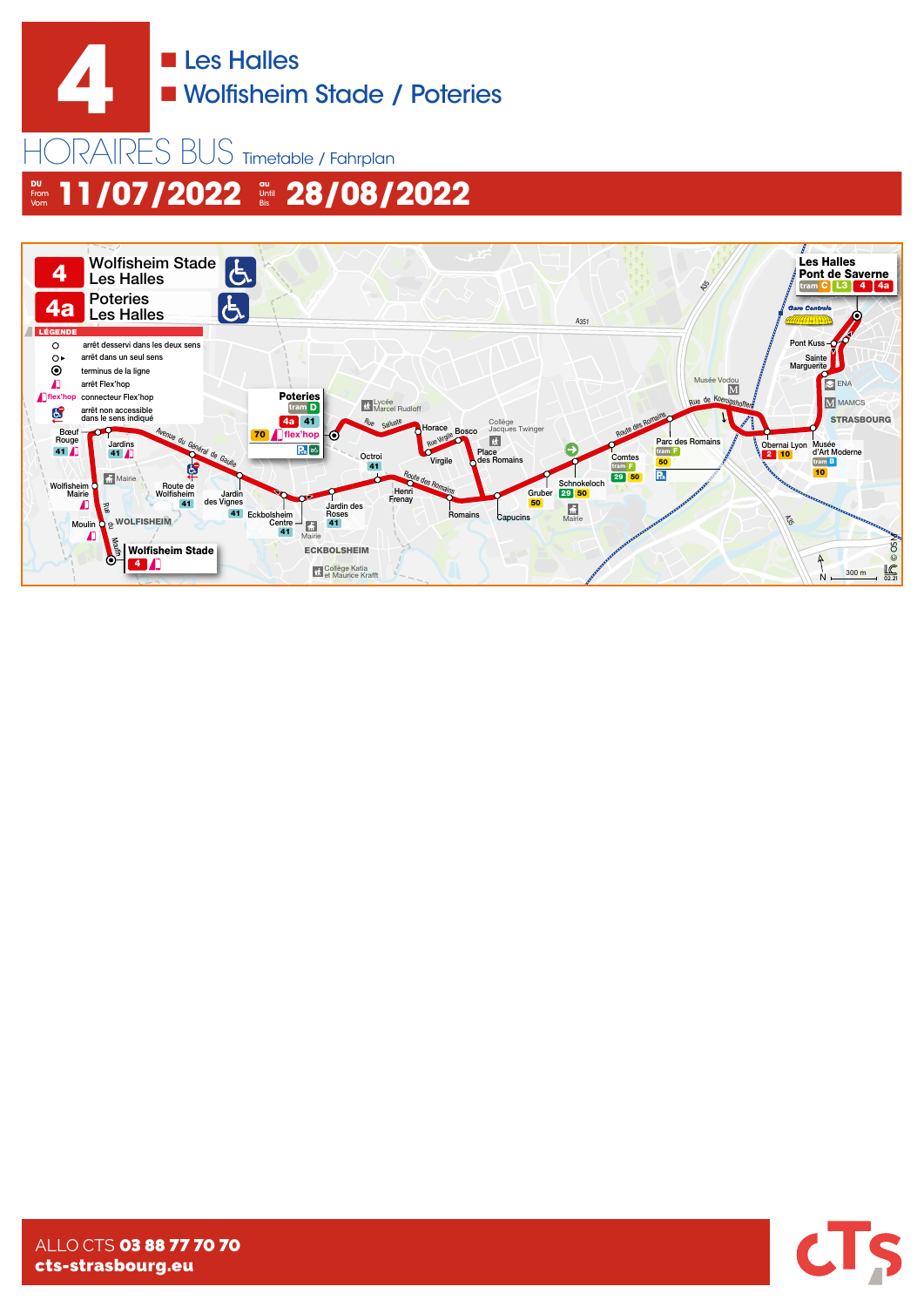## 4 **Direction / Richtung Les Halles**

| <b>WOLFISHEIM STADE</b>                                                                                                                                                                                                       |       | 509           |                                           | 5 3 6          |             | 605         |                | 6 29           |       | 651            |                | 7 13  |                                                                                                                                                 | 7 3 4 |                | 756           |                | 8 17        |                   | 8 3 7         |                         | 8 57        |                               | 9 17          |
|-------------------------------------------------------------------------------------------------------------------------------------------------------------------------------------------------------------------------------|-------|---------------|-------------------------------------------|----------------|-------------|-------------|----------------|----------------|-------|----------------|----------------|-------|-------------------------------------------------------------------------------------------------------------------------------------------------|-------|----------------|---------------|----------------|-------------|-------------------|---------------|-------------------------|-------------|-------------------------------|---------------|
| <b>ECKBOLSHEIM CENTRE</b>                                                                                                                                                                                                     |       | 5 1 5         |                                           | 542            |             | 6 1 1       |                | 6 37           |       | 659            |                | 721   |                                                                                                                                                 | 742   |                | 804           |                | 8 25        |                   | 845           |                         | 9 0 5       |                               | 9 25          |
| <b>POTERIES</b>                                                                                                                                                                                                               | 5 0 4 |               | 5 2 9                                     |                | 5 5 9       |             | 6 25           |                | 648   |                | 7 10           |       | 7 31                                                                                                                                            |       | 7 5 2          |               | 8 14           |             | 8 3 4             |               | 8 5 4                   |             | 9 14                          |               |
| <b>VIRGILE</b>                                                                                                                                                                                                                | 507   |               | 5 3 2                                     |                | 602         |             | 6 28           |                | 651   |                | 7 13           |       | 7 3 4                                                                                                                                           |       | 7 5 5          |               | 8 17           |             | 8 37              |               | 857                     |             | 917                           |               |
| <b>CAPUCINS</b>                                                                                                                                                                                                               | 5 10  | 5 20          | 5 3 5                                     | 547            | 605         | 6 16        | 6 31           | 642            | 654   | 704            | 7 16           | 7 26  | 7 3 8                                                                                                                                           | 747   | 7 5 9          | 809           | 8 21           | 8 3 0       | 841               | 8 5 0         | 901                     | 9 10        | 9 21                          | 9 30          |
| <b>COMTES</b>                                                                                                                                                                                                                 | 5 1 3 | 5 2 3         | 5 3 8                                     | 5 5 0          | 608         | 6 19        | 6 3 4          | 645            | 657   | 707            | 7 19           | 7 2 9 | 741                                                                                                                                             | 750   | 8 0 2          | 8 1 2         | 8 2 4          | 8 3 3       | 844               | 8 5 3         | 904                     | 9 1 3       | 9 24                          | 9 3 3         |
| <b>MUSEE D'ART MODERNE</b>                                                                                                                                                                                                    | 5 1 9 | 5 2 9         | 5 4 4                                     | 5 5 6          | 6 14        | 6 25        | 641            | 652            | 704   | 7 14           | 7 26           | 7 3 6 | 748                                                                                                                                             | 757   | 8 10           | 8 20          | 8 3 2          | 841         | 851               | 9 0 0         | 9 11                    | 9 20        | 9 31                          | 9 4 0         |
| LES HALLES PONT DE SAVERNE                                                                                                                                                                                                    | 5 2 4 | 5 3 4         | 549                                       | 602            | 6 20        | 6 31        | 647            | 6 5 8          | 7 10  | 7 20           | 7 3 2          | 742   | 7 54                                                                                                                                            | 803   | 8 17           | 8 27          | 8 3 9          | 848         | 8 5 8             | 907           | 9 18                    | 9 27        | 9 3 8                         | 9 47          |
| <b>WOLFISHEIM STADE</b>                                                                                                                                                                                                       |       | 9 37          |                                           | 9 57           |             | 10 17       |                | 10 37          |       | 10 57          |                | 11 17 |                                                                                                                                                 | 11 37 |                | 11 57         |                | 12 17       |                   | 12 37         |                         | 12 57       |                               | 13 17         |
| <b>ECKBOLSHEIM CENTRE</b>                                                                                                                                                                                                     |       | 9 4 5         |                                           | 1005           |             | 10 25       |                | 1045           |       | 11 05          |                | 11 25 |                                                                                                                                                 | 1145  |                | 1205          |                | 12 25       |                   | 1245          |                         | 13 05       |                               | 13 25         |
| <b>POTERIES</b>                                                                                                                                                                                                               | 9 3 4 |               | 9 5 4                                     |                | 10 14       |             | 10 34          |                | 10 54 |                | 11 14          |       | 11 34                                                                                                                                           |       | 11 54          |               | 12 14          |             | 12 34             |               | 12 54                   |             | 13 14                         |               |
| <b>VIRGILE</b>                                                                                                                                                                                                                | 9 37  |               | 9 57                                      |                | 10 17       |             | 10 37          |                | 10 57 |                | 11 17          |       | 11 37                                                                                                                                           |       | 11 57          |               | 12 17          |             | 12 37             |               | 12 57                   |             | 13 17                         |               |
| <b>CAPUCINS</b>                                                                                                                                                                                                               | 941   |               | 9 50 10 01                                | 10 10 10 21    |             | 10 30 10 41 |                | 10 50 11 01    |       |                | 11 10 11 21    |       | 11 30 11 41 11 50 12 01                                                                                                                         |       |                | 12 10 12 21   |                | 12 30 12 41 |                   | 12 50 13 01   |                         | 13 10 13 21 |                               | 13 30         |
| <b>COMTES</b>                                                                                                                                                                                                                 | 9 4 4 |               | 9 53 10 04                                |                | 10 13 10 24 |             | 10 33 10 44    |                |       |                |                |       | <b>10 53 11 04 11 13 11 24 11 33 11 44 11 53 12 04 12 13 12 24</b>                                                                              |       |                |               |                |             | 12 33 12 44       | 12 53 13 04   |                         | 13 13 13 24 |                               | 13.33         |
| <b>MUSEE D'ART MODERNE</b>                                                                                                                                                                                                    | 9 51  |               |                                           |                |             |             |                |                |       |                |                |       | 10 00 10 11 10 20 10 31 10 40 10 51 11 00 11 11 11 20 11 31 11 40 11 51 12 00 12 11 12 20 12 31 12 40 12 51 13 00 13 11 13 20 13 31             |       |                |               |                |             |                   |               |                         |             |                               | 1340          |
| LES HALLES PONT DE SAVERNE                                                                                                                                                                                                    | 9 58  |               |                                           |                |             |             |                |                |       |                |                |       | 10 10 27 10 38 10 47 10 58 1107 11 38 11 47 11 38 11 47 11 58 12 07 12 38 12 48 12 49 12 57 13 06 13 17 13 26 13 37                             |       |                |               |                |             |                   |               |                         |             |                               | 1346          |
|                                                                                                                                                                                                                               |       |               |                                           |                |             |             |                |                |       |                |                |       |                                                                                                                                                 |       |                |               |                |             |                   |               |                         |             |                               |               |
| <b>WOLFISHEIM STADE</b>                                                                                                                                                                                                       |       | 13 37<br>1345 |                                           | 13 57<br>14 05 |             | 14 17       |                | 14 37<br>14 45 |       | 14 57<br>15 05 |                | 15 17 |                                                                                                                                                 | 15 37 |                | 15 57<br>1605 |                | 16 17       |                   | 16 37<br>1645 |                         | 16 57       |                               | 1717<br>17 25 |
| <b>ECKBOLSHEIM CENTRE</b><br><b>POTERIES</b>                                                                                                                                                                                  | 13 34 |               |                                           |                | 14 14       | 14 25       |                |                | 14 54 |                |                | 15 25 |                                                                                                                                                 | 1545  |                |               |                | 16 25       |                   |               | 16 54                   | 1705        |                               |               |
| <b>VIRGILE</b>                                                                                                                                                                                                                | 13 37 |               | 13 54<br>13 57                            |                | 14 17       |             | 14 34<br>14 37 |                | 14 57 |                | 15 14<br>15 17 |       | 15 34<br>15 37                                                                                                                                  |       | 15 54<br>15 57 |               | 16 14<br>16 17 |             | 16 34<br>16 37    |               | 16 57                   |             | 17 14<br>17 17                |               |
| <b>CAPUCINS</b>                                                                                                                                                                                                               |       |               | 13 41 13 50 14 01 14 10 14 21 14 30 14 41 |                |             |             |                |                |       |                |                |       | 14 50 15 01 15 10 15 21 15 30 15 41 15 50 16 01 16 10 16 21 16 30 16 41                                                                         |       |                |               |                |             |                   |               | 16 50 17 01 17 10 17 21 |             |                               | 17 30         |
| <b>COMTES</b>                                                                                                                                                                                                                 |       |               |                                           |                |             |             |                |                |       |                |                |       | 13 44 13 53 14 04 14 13 14 24 14 33 14 44 14 53 15 04 15 13 15 24 15 33 15 44 15 53 16 04 16 13 16 24 16 33 16 44                               |       |                |               |                |             |                   |               |                         |             | 16 53 17 04 17 13 17 24 17 33 |               |
| <b>MUSEE D'ART MODERNE</b>                                                                                                                                                                                                    |       |               |                                           |                |             |             |                |                |       |                |                |       | 13 51 14 00 14 12 14 21 14 32 14 41 14 52 15 01 15 12 15 21 15 32 15 41 15 52 16 01 16 12 16 21 16 32 16 41 16 52 17 01 17 12 17 21 17 32 17 41 |       |                |               |                |             |                   |               |                         |             |                               |               |
| LES HALLES PONT DE SAVERNE 13 57   14 06   14 18   14 27   14 39   14 48   14 59   15 08   15 19   15 28   15 39   15 48   15 59   16 08   16 19   16 28   16 39   16 48   16 39   16 48   16 59   17 08   17 19   17 28   17 |       |               |                                           |                |             |             |                |                |       |                |                |       |                                                                                                                                                 |       |                |               |                |             |                   |               |                         |             |                               |               |
|                                                                                                                                                                                                                               |       |               |                                           |                |             |             |                |                |       |                |                |       |                                                                                                                                                 |       |                |               |                |             |                   |               |                         |             |                               |               |
| <b>WOLFISHEIM STADE</b>                                                                                                                                                                                                       |       | 17 37         |                                           | 17 57          |             | 18 18       |                | 18 38          |       | 18 58          |                | 19 22 |                                                                                                                                                 | 1945  |                | 20 11         |                | 20 37       |                   | 21 11         |                         | 22 22       |                               | 23 26         |
| <b>ECKBOLSHEIM CENTRE</b>                                                                                                                                                                                                     |       | 1745          |                                           | 18 05          |             | 18 25       |                | 1845           |       | 1905           |                | 19 28 |                                                                                                                                                 | 1951  |                | 20 17         |                | 20 43       |                   | 21 17         |                         | 22 28       |                               | 23 32         |
| <b>POTERIES</b>                                                                                                                                                                                                               | 17 34 |               | 17 54                                     |                | 18 14       |             | 18 34          |                | 18 54 |                | 19 15          |       | 19 37                                                                                                                                           |       | 20 03          |               | 20 29          |             | 20 56             |               | 21 51                   |             | 22 49                         |               |
| <b>VIRGILE</b>                                                                                                                                                                                                                | 17 37 |               | 17 57                                     |                | 18 17       |             | 18 37          |                | 18 57 |                | 19 18          |       | 1940                                                                                                                                            |       | 20 06          |               | 20 32          |             | 20 59             |               | 21 54                   |             | 22 52                         |               |
| <b>CAPUCINS</b>                                                                                                                                                                                                               |       |               |                                           |                |             |             |                |                |       |                |                |       | 17 41 17 50 18 01 18 10 18 21 18 30 18 41 18 50 19 01 19 10 19 22 19 33 19 44 19 56 20 09 20 22 20 35 20 48 21 02 21 22                         |       |                |               |                |             |                   |               | 21 57                   |             | 22 33 22 55 23 37             |               |
| <b>COMTES</b>                                                                                                                                                                                                                 |       |               | 17 44 17 53 18 04 18 13 18 24             |                |             |             |                |                |       |                |                |       | 18 33 18 44 18 53 19 04 19 13 19 25 19 36 19 47 19 59 20 12 20 25 20 38                                                                         |       |                |               |                |             | 20 51 21 05 21 25 |               | 22 00                   |             | 22 36 22 58                   | 2340          |
| <b>MUSEE D'ART MODERNE</b>                                                                                                                                                                                                    |       |               |                                           |                |             |             |                |                |       |                |                |       | 17 52 18 01 18 12 18 21 18 32 18 41 18 52 19 01 19 12 19 21 19 33 19 43 19 54 20 05 20 18 20 31 20 44 20 57 21 11 21 31                         |       |                |               |                |             |                   |               |                         |             | 22 06 22 42 23 04 23 46       |               |
| LES HALLES PONT DE SAVERNE 17 59 18 08 18 19 18 28 18 39 18 47 18 58 19 07 19 18 19 27 19 39 19 49 20 00 20 11 20 24 20 37 20 50 21 03 21 17 21 37 22 11 22 47 23 09 23 51                                                    |       |               |                                           |                |             |             |                |                |       |                |                |       |                                                                                                                                                 |       |                |               |                |             |                   |               |                         |             |                               |               |
| <b>WOLFISHEIM STADE</b>                                                                                                                                                                                                       |       |               |                                           |                |             |             |                |                |       |                |                |       |                                                                                                                                                 |       |                |               |                |             |                   |               |                         |             |                               |               |
| <b>ECKBOLSHEIM CENTRE</b>                                                                                                                                                                                                     |       |               |                                           |                |             |             |                |                |       |                |                |       |                                                                                                                                                 |       |                |               |                |             |                   |               |                         |             |                               |               |
| <b>POTERIES</b>                                                                                                                                                                                                               | 23 48 |               |                                           |                |             |             |                |                |       |                |                |       |                                                                                                                                                 |       |                |               |                |             |                   |               |                         |             |                               |               |
| <b>VIRGILE</b>                                                                                                                                                                                                                | 23 51 |               |                                           |                |             |             |                |                |       |                |                |       |                                                                                                                                                 |       |                |               |                |             |                   |               |                         |             |                               |               |

| <b>ECKBOLSHEIM CENTRE</b>        |       |
|----------------------------------|-------|
| <b>POTERIES</b>                  | 23 48 |
| <b>VIRGILE</b>                   | 23.51 |
| <b>CAPUCINS</b>                  | 23.54 |
| <b>COMTES</b>                    | 23.57 |
| <b>MUSEE D'ART MODERNE</b>       | 00 03 |
| LES HALLES PONT DE SAVERNE 00 08 |       |

#### 4 **Direction / Richtung Wolfisheim Stade**

HORAIRES BUS Timetable / Fahrplan

## 4a **Direction / Richtung Poteries**

| LES HALLES PONT DE SAVERNE       | 5.02  | 32<br>5 | 5 4 4 | 5 5 8 | 6 12             | 627      | 6 39         | 49    | 6.59  |                 | 7 20        | <b>730</b>       | 741             | 7.52     | 8 0 3 | 8<br>14  | 8 25  | 8 36     | 8 4 7     | 8 57     | 907   | 91        | 9 27  | 9 37             |
|----------------------------------|-------|---------|-------|-------|------------------|----------|--------------|-------|-------|-----------------|-------------|------------------|-----------------|----------|-------|----------|-------|----------|-----------|----------|-------|-----------|-------|------------------|
| <b>MUSEE D'ART MODERNE</b>       | 506   | 5 3 6   | 5 4 8 | 602   | 6 16             | 6 31     | 643          | 6 5 5 | 705   | 7 15            | 7 25        | 7 3 5            | 746             | 7 57     | 8 0 8 | 8 1 9    | 8 30  | 841      | 852       | 9 0 2    | 9 1 2 | 9 2 2     | 9 3 2 | 9 4 2            |
| <b>COMTES</b>                    | 5 1 1 | 541     | 5 5 3 | 6.07  | 621              | 6 36     | 648          | 700   | 711   | 721             | 7 31        | 741              | 7.52            | 8 0 3    | 8 14  | 8 25     | 8 3 6 | 8 47     | 8 5 8     | 9 0 8    | 9 18  | 9 28      | 9 38  | 9 4 8            |
| <b>CAPUCINS</b>                  | 5 1 5 | 545     | 5 57  | 611   | 6 25             | 640      | 6.52         | 7 04  | 7 15  | 7 25            | 7 3 5       | 745              | 7.56            | 8.07     | 8 1 8 | 8 2 9    | 840   | 851      | 902       | 912      | 922   | 9 3 2     | 9 4 3 | 9 5 3            |
| <b>VIRGILE</b>                   | 5 18  | 5 4 8   |       | 6 14  |                  | 643      |              | 707   |       | 7 28            |             | 7 48             |                 | 8 10     |       | 8 3 2    |       | 8 5 4    |           | 9 15     |       | 9 3 5     |       | 9 5 6            |
| <b>POTERIES</b>                  | 5 21  | 5 51    |       | 6 17  |                  | 646      |              | 7 11  |       | 7 32            |             | 7 52             |                 | 8 1 4    |       | 8 36     |       | 8 5 8    |           | 9 1 9    |       | 9 39      |       | 1000             |
| <b>ECKBOLSHEIM CENTRE</b>        |       |         | 601   |       | 6 29             |          | 6 5 6        |       | 7 1 9 |                 | 7 3 9       |                  | 8 <sub>00</sub> |          | 8 2 2 |          | 8 4 4 |          | 906       |          | 9 26  |           | 9 4 8 |                  |
| <b>WOLFISHEIM STADE</b>          |       |         | 608   |       | 6 3 6            |          | 7 04         |       | 727   |                 | 747         |                  | 8 0 8           |          | 8 3 1 |          | 853   |          | 9 15      |          | 9 3 5 |           | 9 57  |                  |
| LES HALLES PONT DE SAVERNE       | 9 47  | 9.57    | 1007  | 10 17 | 10 <sub>27</sub> | 10.37    | 1047         | 10.57 | 11 07 | $1117$ 11 27    |             | 11 37            | 11 47           | 11 57    | 1207  | 12 17    | 12.27 | 12 37    | 1247      | 1207     | 12.57 | 13.07     | 13 17 | 13.27            |
| <b>MUSEE D'ART MODERNE</b>       | 9.52  | 1002    | 1012  | 10.22 | 10 32            |          | 10 42 10 52  | 1102  | 11    | $1122$ 11       | 32          |                  | 11 42 11 52     | 1202     | 12 12 | 12<br>22 | 12 32 | 1242     | 12.52     | 1212     | 1302  | 13<br>12  | 13    | 13 32            |
| <b>COMTES</b>                    | 9.58  | 10 08   | 10 18 | 10 28 | 10 38            | 1048     | 10 59        | 11 09 | 11 19 | 11 29           | 11 39       | 11 49            | 11 59           | 1209     | 12 19 | 12 29    | 12 39 | 12 49    | 12.59     | 12 19    | 1309  | 1320      | 13.30 | 13 40            |
| <b>CAPUCINS</b>                  | 10 03 | 1013    | 10 23 | 10 33 | 1043             | 10.53    | 11 04        | 14    | 11 24 | 11 34 11 44     |             | 11 54            | 1204            | 12 14    | 12 24 | 12 34    | 1244  | 12 54    | 13 04     | 12 24    | 13 14 | 13 25     | 13 35 | 1345             |
| <b>VIRGILE</b>                   |       | 10 16   |       | 10 36 |                  | 10 56    |              | 11 17 |       | 11 37           |             | 11 57            |                 | 12 17    |       | 12 37    |       | 12 57    |           |          | 13 17 |           | 13 38 |                  |
| <b>POTERIES</b>                  |       | 10,20   |       | 1040  |                  | 1100     |              | 11 21 |       | 1141            |             | 12 01            |                 | 12 21    |       | 1241     |       | 13 01    |           |          | 13 21 |           | 1342  |                  |
| <b>ECKBOLSHEIM CENTRE</b>        | 1008  |         | 10 28 |       | 1048             |          | 11 09        |       | 11 29 |                 | 11 49       |                  | 1209            |          | 12 29 |          | 12 49 |          | 1309      | 12 29    |       | 13 30     |       | 13 50            |
| <b>WOLFISHEIM STADE</b>          | 10 17 |         | 10 37 |       | 10 57            |          | 11 18        |       | 11 38 |                 | 11 58       |                  | 12 18           |          | 12 38 |          | 12 58 |          | 13 18     | 12 38    |       | 13 39     |       | 13 59            |
|                                  |       |         |       |       |                  |          |              |       |       |                 |             |                  |                 |          |       |          |       |          |           |          |       |           |       |                  |
| LES HALLES PONT DE SAVERNE 13 37 |       | 13.47   | 13.57 | 1407  | 14 17            | 14       | 14 37        | 14 47 | 14 57 | 1507            | 15 17       | 15 <sub>27</sub> | 15 37           | 1547     | 15 57 | 1606     | 16 17 | 16.27    | 16 37     | 1647     | 16.57 | 1707      |       | 17 <sub>27</sub> |
| <b>MUSEE D'ART MODERNE</b>       | 1342  | 13.52   | 1402  | 14    | 1422             | 14<br>32 | 14 42        | 14.52 | 1502  | <b>15</b><br>12 | 15<br>22    | 32<br>15         | 1542            | 15<br>52 | 1602  | 16 12    | 16 23 | 16       | 1643      | 16 53    | 1703  | 13        | 17    | 17.33            |
| <b>COMTES</b>                    | 13.50 | 1400    | 1410  | 1420  | 14 30            |          | $1440$ 14 50 | 1500  | 1510  | 1520            | 1530        | 1540             | 15 50           | 1600     | 16 10 | 1621     | 16 32 | 1642     | 16 52     | 1702     | 1712  |           | 17    | 1742             |
| <b>CAPUCINS</b>                  | 1355  | 14 05   | 1415  | 14 25 | 14 35            |          | 14 45 14 55  | 15 05 | 1515  | 1525            | 1535        | 1545             | 1555            | 16 05    | 16 15 | 16 27    | 16 38 | 1648     | 16 58     | 1708     | 17 18 | 17 28     | 17 38 | 1748             |
| <b>VIRGILE</b>                   | 13 58 |         | 14 18 |       | 14 38            |          | 14 58        |       | 15 18 |                 | 15 38       |                  | 15 58           |          | 16 18 |          | 1641  |          | 17 01     |          | 17 21 |           | 1741  |                  |
| <b>POTERIES</b>                  | 1402  |         | 14 22 |       | 1442             |          | 1502         |       | 15 22 |                 | 1542        |                  | 1602            |          | 1622  |          | 16 45 |          | 17 05     |          | 17 25 |           | 1745  |                  |
| <b>ECKBOLSHEIM CENTRE</b>        |       | 14 10   |       | 14 30 |                  | 14 50    |              | 15 10 |       | 15 30           |             | 15 50            |                 | 16 10    |       | 16 32    |       | 16 53    |           | 17 13    |       | 17 33     |       | 17 53            |
| <b>WOLFISHEIM STADE</b>          |       | 14 19   |       | 14 39 |                  | 14 59    |              | 15 19 |       | 15 39           |             | 15 59            |                 | 16 19    |       | 1641     |       | 1702     |           | 1722     |       | 1742      |       | 18 02            |
| LES HALLES PONT DE SAVERNE 17 37 |       | 1747    | 17.57 | 18.07 | 18 17            | 18 27    | 18 37        | 1847  | 18 57 | 19 07           | 1920        | 19 33 19 48      |                 | 2002     | 20 17 | 20 31    | 2047  | 21 04    | 21<br>24  | 21<br>52 |       | 22.55     | 23.22 | 0000             |
| <b>MUSEE D'ART MODERNE</b>       | 1743  | 17 53   | 18 03 | 18 13 | 18               | 18<br>33 | 1843         | 18.53 | 1903  |                 | 19 13 19 26 |                  | 19 38 19 53     | 20 08    | 20 23 | 20 35    | 20 51 | 21<br>08 | 21<br>28  | 21 56    | 22 26 | 22<br>.59 | 23 26 | 00 04            |
| <b>COMTES</b>                    | 17.52 | 1802    | 18 12 | 18 22 | 18 32            | 18<br>41 | 18.51        | 19 01 | 19    | 19 19           | 19 32       | 1944             | 19 59           | 20 14    | 20 28 | 20 40    | 20 56 | 21 13    | 33<br>21  | 22 01    | 22 31 | 23 04     | 23 31 | 00 09            |
| <b>CAPUCINS</b>                  | 17.58 | 1808    | 18 18 | 18 27 | 18 37            | 1846     | <b>18</b> 56 | 19 06 | 19 16 | 19 24           | 19 37       | 1949             | 20 04           | 20 19    | 20 32 | 2044     | 21 00 | 21       | 21<br>-37 | 22 05    | 22 35 | 23 08     | 23 35 | 00 13            |
| <b>VIRGILE</b>                   | 18 01 |         | 18 21 |       | 18 40            |          | 18 59        |       | 19 19 |                 | 19 40       |                  | 20 07           |          | 20 35 |          | 21 03 |          | 21 40     |          | 22 38 |           | 23 38 |                  |
| <b>POTERIES</b>                  | 18 05 |         | 18 25 |       | 1844             |          | 19 03        |       | 19 23 |                 | 1944        |                  | 20 11           |          | 20 39 |          | 21 06 |          | 21 43     |          | 22 41 |           | 23 41 |                  |
| <b>ECKBOLSHEIM CENTRE</b>        |       | 18 13   |       | 18 32 |                  | 18 51    |              | 19 11 |       | 19 28           |             | 19 53            |                 | 20 23    |       | 20 48    |       | 21 21    |           | 2209     |       | 23 12     |       | 00 17            |
| <b>WOLFISHEIM STADE</b>          |       | 18 22   |       | 1841  |                  | 1900     |              | 19.20 |       | 19 37           |             | 20 02            |                 | 20 31    |       | 20 56    |       | 21 29    |           | 22 17    |       | 23 20     |       | 00 25            |
|                                  |       |         |       |       |                  |          |              |       |       |                 |             |                  |                 |          |       |          |       |          |           |          |       |           |       |                  |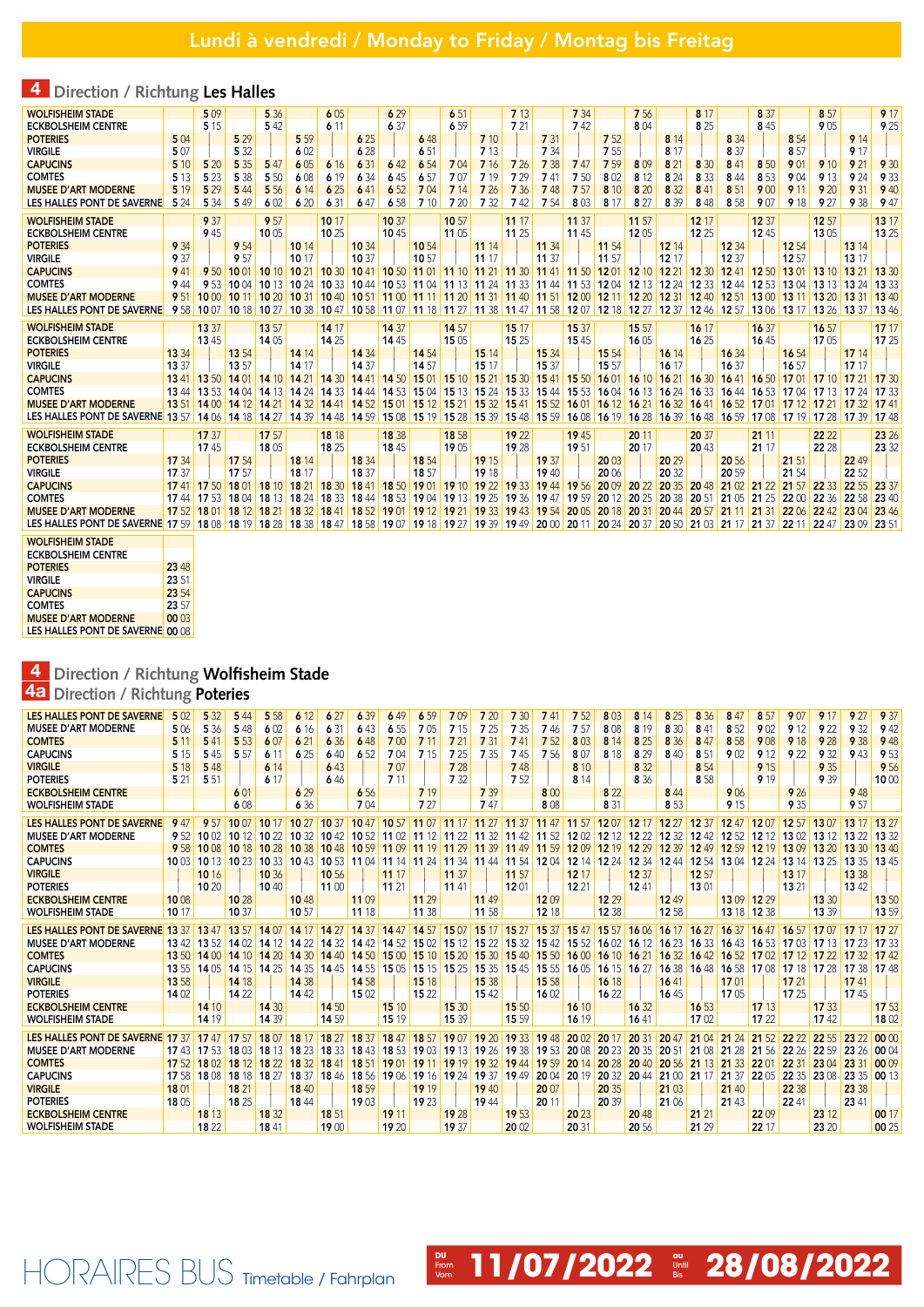# 4 **Direction / Richtung Les Halles**

| <b>WOLFISHEIM STADE</b>                                                                                                                                          |               | 5 0 9 |                   | 5 3 6         |                                                                                       | 605           |                | 6 31           |                         | 6 57           |                | 7 20           |                                                                                                                       | 742               |                | 804                           |                | 8 26  |                                                                                                                                           | 8 4 8 |                   | 9 10  |                                                                               | 9 3 2 |
|------------------------------------------------------------------------------------------------------------------------------------------------------------------|---------------|-------|-------------------|---------------|---------------------------------------------------------------------------------------|---------------|----------------|----------------|-------------------------|----------------|----------------|----------------|-----------------------------------------------------------------------------------------------------------------------|-------------------|----------------|-------------------------------|----------------|-------|-------------------------------------------------------------------------------------------------------------------------------------------|-------|-------------------|-------|-------------------------------------------------------------------------------|-------|
| <b>ECKBOLSHEIM CENTRE</b>                                                                                                                                        |               | 5 1 5 |                   | 542           |                                                                                       | 6 1 1         |                | 6 37           |                         | 7 0 3          |                | 7 26           |                                                                                                                       | 748               |                | 8 1 0                         |                | 8 3 2 |                                                                                                                                           | 8 5 4 |                   | 9 17  |                                                                               | 9 3 9 |
| <b>POTERIES</b>                                                                                                                                                  | 504           |       | 5 2 9             |               | 5 5 9                                                                                 |               | 6 25           |                | 649                     |                | 7 14           |                | 7 3 6                                                                                                                 |                   | 7 5 8          |                               | 8 20           |       | 842                                                                                                                                       |       | 904               |       | 9 26                                                                          |       |
| <b>VIRGILE</b>                                                                                                                                                   | 5 0 7         |       | 5 3 2             |               | 602                                                                                   |               | 6 28           |                | 652                     |                | 7 17           |                | 7 39                                                                                                                  |                   | 8 0 1          |                               | 8 2 3          |       | 845                                                                                                                                       |       | 9 0 7             |       | 929                                                                           |       |
| <b>CAPUCINS</b>                                                                                                                                                  | 5 10          | 5 20  | 5 3 5             | 547           | 605                                                                                   | 6 16          | 6 31           | 642            | 6 5 6                   | 708            | 7 21           | 7 31           | 743                                                                                                                   | 7 5 3             | 8 0 5          | 8 1 5                         | 8 27           | 8 3 7 | 849                                                                                                                                       | 8 5 9 | 9 1 1             | 9 2 2 | 9 3 3                                                                         | 9 4 4 |
| <b>COMTES</b>                                                                                                                                                    | 5 1 3         | 5 2 3 | 5 3 8             | 5 5 0         | 608                                                                                   | 6 19          | 6 3 4          | 645            | 6 5 9                   | 7 1 1          | 7 24           | 7 34           | 746                                                                                                                   | 7 5 6             | 8 0 8          | 8 1 8                         | 8 3 0          | 8 4 0 | 852                                                                                                                                       | 902   | 9 1 4             | 9 25  | 9 3 6                                                                         | 9 47  |
| <b>MUSEE D'ART MODERNE</b>                                                                                                                                       | 5 1 9         | 5 2 9 | 5 4 4             | 5 5 6         | 6 14                                                                                  | 6 25          | 6 40           | 651            | 705                     | 7 18           | 7 31           | 741            | 7 5 3                                                                                                                 | 803               | 8 1 5          | 8 2 5                         | 8 3 7          | 847   | 8 5 9                                                                                                                                     | 909   | 9 21              | 9 3 2 | 9 4 3                                                                         | 9 5 4 |
| LES HALLES PONT DE SAVERNE                                                                                                                                       | 5 2 4         | 5 3 4 | 549               | 602           | 620                                                                                   | 6 30          | 645            | 6 5 6          | 7 10                    | 7 24           | 7 37           | 747            | 7 5 9                                                                                                                 | 809               | 8 2 1          | 8 3 1                         | 843            | 8 5 3 | 9 0 5                                                                                                                                     | 9 15  | 9 2 8             | 9 3 9 | 9 50 10 01                                                                    |       |
| <b>WOLFISHEIM STADE</b>                                                                                                                                          |               | 9 5 3 |                   | 10 15         |                                                                                       | 10 37         |                | 10 59          |                         | 11 21          |                | 11 43          |                                                                                                                       | 1205              |                | 12 27                         |                | 12 49 |                                                                                                                                           | 13 11 |                   | 13 33 |                                                                               | 13 55 |
| <b>ECKBOLSHEIM CENTRE</b>                                                                                                                                        |               | 1000  |                   | 10 22         |                                                                                       | 1044          |                | 11 06          |                         | 11 28          |                | 11 50          |                                                                                                                       | 12 12             |                | 12 34                         |                | 12 56 |                                                                                                                                           | 13 18 |                   | 13 40 |                                                                               | 14 02 |
| <b>POTERIES</b>                                                                                                                                                  | 9 4 8         |       | 1009              |               | 10 31                                                                                 |               | 10 53          |                | 11 15                   |                | 11 37          |                | 11 59                                                                                                                 |                   | 12 21          |                               | 12 43          |       | 1305                                                                                                                                      |       | 13 27             |       | 13 49                                                                         |       |
| <b>VIRGILE</b>                                                                                                                                                   | 951           |       | 10 12             |               | 10 34                                                                                 |               | 10 56          |                | 11 18                   |                | 11 40          |                | 1202                                                                                                                  |                   | 12 24          |                               | 12 46          |       | 1308                                                                                                                                      |       | 13 30             |       | 13 52                                                                         |       |
| <b>CAPUCINS</b>                                                                                                                                                  | 9 5 5         |       | 10 05 10 16 10 27 |               | 10.38                                                                                 |               | $1049$ 11 00   |                | 11 11 11 22 11 33       |                | 11 44 11 55    |                |                                                                                                                       | 12 06 12 17 12 28 |                | 12 39                         | 12 50 13 01    |       | $1312$ 13 23                                                                                                                              |       | 13 34 13 45       |       | 13 56 14 07                                                                   |       |
| <b>COMTES</b>                                                                                                                                                    | 9 5 8         |       | 10 08 10 19 10 30 |               | 10 41 10 52 11 03 11 14 11 25                                                         |               |                |                |                         | 11 36 11 47    |                | 11 58          |                                                                                                                       | 12 09 12 20       | 12 31          | 12 42 12 53 13 04             |                |       | 13 15 13 26                                                                                                                               |       | 13 37 13 48       |       | 13 59                                                                         | 1410  |
| <b>MUSEE D'ART MODERNE</b>                                                                                                                                       | 1005          |       |                   |               |                                                                                       |               |                |                |                         |                |                |                | 10 15   10 26   10 37   10 48   10 59   11 10   11 21   11 32   11 43   11 54   12 05   12 16   12 27   12 38   12 49 |                   |                |                               |                |       | 13 00 13 11 13 22 13 33                                                                                                                   |       | 13 44 13 55 14 06 |       |                                                                               | 1417  |
| LES HALLES PONT DE SAVERNE 10 12                                                                                                                                 |               |       |                   |               | 10 22 10 33 10 44 10 55 11 06 11 17                                                   |               |                |                | 11 28 11 39 11 50 12 01 |                |                |                |                                                                                                                       |                   |                |                               |                |       |                                                                                                                                           |       |                   |       | 12 12 12 23 12 34 12 45 12 56 13 07 13 18 13 29 13 40 13 51 14 02 14 13 14 24 |       |
| <b>WOLFISHEIM STADE</b>                                                                                                                                          |               | 14 17 |                   | 14 39         |                                                                                       | 1501          |                | 15 23          |                         | 15 45          |                | 16 07          |                                                                                                                       | 16 29             |                | 16 51                         |                | 17 13 |                                                                                                                                           | 17 35 |                   | 17 57 |                                                                               | 18 20 |
| <b>ECKBOLSHEIM CENTRE</b>                                                                                                                                        |               | 14 24 |                   | 1446          |                                                                                       | 1508          |                | 15 30          |                         | 15 52          |                | 16 14          |                                                                                                                       | 16 36             |                | 16 58                         |                | 17 20 |                                                                                                                                           | 1742  |                   | 18 04 |                                                                               | 18 27 |
| <b>POTERIES</b>                                                                                                                                                  | 14 11         |       | 14 3 3            |               | 14 55                                                                                 |               | 15 17          |                | 15 39                   |                | 16 01          |                | 16 23                                                                                                                 |                   | 1645           |                               | 1707           |       | 17 29                                                                                                                                     |       | 17 51             |       | 18 13                                                                         |       |
| <b>VIRGILE</b>                                                                                                                                                   | 14 14         |       | 14 36             |               | 14 58                                                                                 |               | 15 20          |                | 1542                    |                | 1604           |                | 16 26                                                                                                                 |                   | 1648           |                               | 17 10          |       | 17 32                                                                                                                                     |       | 17 54             |       | 18 16                                                                         |       |
| <b>CAPUCINS</b>                                                                                                                                                  | 14 18         |       | 14 29 14 40 14 51 |               | 1502                                                                                  | 15 13 15 24   |                | 15 35          | 1546                    | 15 57          | 1608           | 16 19          | 16 30 16 41                                                                                                           |                   |                | 16 52 17 03 17 14             |                | 1725  | 17 36 17 47                                                                                                                               |       | 17 58 18 09       |       | 18 20                                                                         | 18 32 |
| <b>COMTES</b>                                                                                                                                                    | 14 21         |       | 14 32 14 43       | 1454          | 1505                                                                                  | 15 16 15 27   |                | $1538$ 1549    |                         | 16 00          | 1611           | 1622           |                                                                                                                       |                   |                | 16 33 16 44 16 55 17 06 17 17 |                | 17 28 | 17 39 17 50                                                                                                                               |       | 1801              |       | 18 12 18 23 18 35                                                             |       |
| <b>MUSEE D'ART MODERNE</b>                                                                                                                                       | 14 28         |       | 14 39 14 50       | 15 01         |                                                                                       |               |                |                |                         |                |                |                |                                                                                                                       |                   |                |                               |                |       | 1 15 12 15 23 15 34 15 45 15 56 16 07 16 18 16 29 16 40 16 51 17 02 17 13 17 24 17 35 17 46 17 57                                         |       |                   |       | 18 08 18 19 18 30 18 42                                                       |       |
| LES HALLES PONT DE SAVERNE 14 35                                                                                                                                 |               |       |                   |               |                                                                                       |               |                |                |                         |                |                |                |                                                                                                                       |                   |                |                               |                |       |                                                                                                                                           |       |                   |       |                                                                               |       |
|                                                                                                                                                                  |               |       |                   |               |                                                                                       |               |                |                |                         |                |                |                |                                                                                                                       |                   |                |                               |                |       | 14 46 14 57 15 08 15 19 15 30 15 41 15 52 16 03 16 14 16 25 16 36 16 47 16 58 17 09 17 30 17 31 17 42 17 53 18 04 18 15 18 26 18 37 18 49 |       |                   |       |                                                                               |       |
|                                                                                                                                                                  |               |       |                   |               |                                                                                       |               |                |                |                         |                |                |                |                                                                                                                       |                   |                |                               |                |       |                                                                                                                                           |       |                   |       |                                                                               |       |
| <b>WOLFISHEIM STADE</b>                                                                                                                                          |               | 1846  |                   | 1912<br>19 18 |                                                                                       | 19 39<br>1945 |                | 20 05<br>20 11 |                         | 20 33<br>20 39 |                | 21 11<br>21 17 |                                                                                                                       | 22 22             |                | 23 26                         |                |       |                                                                                                                                           |       |                   |       |                                                                               |       |
| <b>ECKBOLSHEIM CENTRE</b>                                                                                                                                        |               | 18 53 |                   |               |                                                                                       |               |                |                |                         |                |                |                |                                                                                                                       | 22 28             |                | 23 32                         |                |       |                                                                                                                                           |       |                   |       |                                                                               |       |
| <b>POTERIES</b><br><b>VIRGILE</b>                                                                                                                                | 18 38<br>1841 |       | 1904<br>1907      |               | 19 30<br>19 33                                                                        |               | 19 56<br>19 59 |                | 20 22<br>20 25          |                | 20 54<br>20 57 |                | 21 51<br>21 54                                                                                                        |                   | 22 49<br>22 52 |                               | 23 48<br>23 51 |       |                                                                                                                                           |       |                   |       |                                                                               |       |
| <b>CAPUCINS</b>                                                                                                                                                  | 1845          |       |                   |               | 18 58 19 11 19 23 19 37 19 50 20 03 20 16 20 29                                       |               |                |                |                         |                | 2044 21 00     | 21 22          | 21 57                                                                                                                 | 22 33             | 22 55 23 37    |                               | 23 54          |       |                                                                                                                                           |       |                   |       |                                                                               |       |
| <b>COMTES</b>                                                                                                                                                    | 1848          |       |                   |               | 19 01 19 14 19 26 19 40 19 53 20 06 20 19 20 32 20 47 21 03                           |               |                |                |                         |                |                | 21 25          | 2200                                                                                                                  | 22 36             | 22 58 23 40    |                               | 23 57          |       |                                                                                                                                           |       |                   |       |                                                                               |       |
| <b>MUSEE D'ART MODERNE</b>                                                                                                                                       | 1855          |       |                   |               | 19 08   19 21   19 32   19 46   19 59   20 12   20 25   20 38   20 53   21 09   21 31 |               |                |                |                         |                |                |                | 22 06 22 42 23 04 23 46 00 03                                                                                         |                   |                |                               |                |       |                                                                                                                                           |       |                   |       |                                                                               |       |
| LES HALLES PONT DE SAVERNE 19 02   19 15   19 28   19 38   19 52   20 05   20 18   20 31   20 44   20 59   21 15   21 37   22 11   22 47   23 09   23 51   00 08 |               |       |                   |               |                                                                                       |               |                |                |                         |                |                |                |                                                                                                                       |                   |                |                               |                |       |                                                                                                                                           |       |                   |       |                                                                               |       |

## 4 **Direction / Richtung Wolfisheim Stade**

HORAIRES BUS Timetable / Fahrplan

### 4a **Direction / Richtung Poteries**

| LES HALLES PONT DE SAVERNE       | 5 0 2 | 5 3 2       | 5 4 4       | 5 5 8             | 6 12                                | 624          | 6 3 5                                                    | 646         | 6 57  | 708                           | 7 19                 | 7 29         | 7 3 9                               | 7 50         | 8 0 0            | 8 1 1 | 8 2 2          | 8 3 3 | 843   | 8 5 4       | 905   | 9 16              | 9 27         | 9 37  |
|----------------------------------|-------|-------------|-------------|-------------------|-------------------------------------|--------------|----------------------------------------------------------|-------------|-------|-------------------------------|----------------------|--------------|-------------------------------------|--------------|------------------|-------|----------------|-------|-------|-------------|-------|-------------------|--------------|-------|
| <b>MUSEE D'ART MODERNE</b>       | 5 0 6 | 5 3 6       | 548         | 602               | 6 16                                | 6 28         | 6 3 9                                                    | 6 50        | 701   | 7 1 2                         | 7 23                 | 7 3 3        | 743                                 | 754          | 804              | 8 1 5 | 8 2 6          | 8 37  | 848   | 8 5 9       | 9 10  | 9 21              | 9 3 2        | 9 4 2 |
| <b>COMTES</b>                    | 5 1 1 | 541         | 5 5 3       | 607               | 6 21                                | 6 3 3        | 6 4 4                                                    | 6 5 5       | 706   | 7 17                          | 7 28                 | 7 3 8        | 7 4 8                               | 7 5 9        | 809              | 8 20  | 8 3 1          | 842   | 8 5 4 | 905         | 9 16  | 9 27              | 9 3 8        | 9 4 8 |
| <b>CAPUCINS</b>                  | 5 1 5 | 545         | 5 5 7       | 6 1 1             | 6 25                                | 6 37         | 648                                                      | 6.59        | 7 10  | 7 21                          | 7 3 2                | 742          | 7 52                                | 803          | 8 1 3            | 8 2 4 | 8 3 5          | 846   | 8 5 8 | 909         | 9 20  | 9 3 1             | 942          | 9 52  |
| <b>VIRGILE</b>                   | 5 18  | 5 4 8       |             | 6 14              |                                     | 640          |                                                          | 702         |       | 7 24                          |                      | 745          |                                     | 806          |                  | 8 27  |                | 8 4 9 |       | 9 1 2       |       | 9 3 4             |              | 9 5 5 |
| <b>POTERIES</b>                  | 5 21  | 5 5 1       |             | 6 17              |                                     | 643          |                                                          | 705         |       | 7 27                          |                      | 748          |                                     | 809          |                  | 8 3 0 |                | 8 5 2 |       | 9 15        |       | 9 37              |              | 9 5 8 |
| <b>ECKBOLSHEIM CENTRE</b>        |       |             | 6 0 2       |                   | 6 30                                |              | 6 5 3                                                    |             | 7 15  |                               | 7 37                 |              | 7 57                                |              | 8 1 8            |       | 8 4 0          |       | 903   |             | 9 25  |                   | 9 47         |       |
| <b>WOLFISHEIM STADE</b>          |       |             | 609         |                   | 6 37                                |              | 7 01                                                     |             | 7 23  |                               | 745                  |              | 805                                 |              | 8 26             |       | 8 4 8          |       | 9 1 2 |             | 9 3 4 |                   | 9 56         |       |
| LES HALLES PONT DE SAVERNE       | 9 4 8 | 9 59        | 1010        | 10 <sub>21</sub>  | 1032                                |              | 10 43 10 54                                              |             |       | 11 05 11 16 11 27 11 38 11 49 |                      |              | 1200                                | $1211$ 12 22 |                  | 12 33 | 1244           | 12 55 | 1306  | 13 17       |       | 13 28 13 39       | $1350$ 14 00 |       |
| <b>MUSEE D'ART MODERNE</b>       | 9 5 3 | 1004        |             | 10 15 10 26 10 37 |                                     |              | 10 48 10 59 11 10 11 21                                  |             |       |                               |                      |              | 11 32 11 43 11 54 12 05 12 16       |              | 12 27            | 12 38 | 1249           | 1300  | 13 11 | 13 22       |       | 13 33 13 44       | 13 55 14 05  |       |
| <b>COMTES</b>                    | 9.59  | 1010        | 1021        |                   | 10 32 10 43                         |              | 10 54 11 05                                              | 11 16 11 27 |       | 11 38 11 49                   |                      |              | 12 00 12 11 12 22 12 33             |              |                  | 1244  | 12 55 13 06    |       | 13 17 | 13 28       |       | 13 39 13 50 14 01 |              | 14 11 |
| <b>CAPUCINS</b>                  | 1003  |             |             |                   | 10 14 10 25 10 36 10 47             |              | 10 58 11 09                                              | 11 20 11 31 |       |                               |                      |              | 11 42 11 53 12 04 12 15 12 26 12 37 |              |                  |       | 12 48 12 59    | 1310  | 13 21 | 1332        |       | 13 43 13 54 14 05 |              | 1415  |
| <b>VIRGILE</b>                   |       | 10 17       |             | 10 39             |                                     | 11 01        |                                                          | 11 23       |       | 11 45                         |                      | 1207         |                                     | 12 29        |                  | 12 51 |                | 13 13 |       | 13 35       |       | 13 57             |              | 14 18 |
| <b>POTERIES</b>                  |       | 10,20       |             | 1042              |                                     | 11 04        |                                                          | 11 26       |       | 11 48                         |                      | 12 10        |                                     | 12 32        |                  | 12.54 |                | 13 16 |       | 13 38       |       | 1400              |              | 14 21 |
| <b>ECKBOLSHEIM CENTRE</b>        | 1008  |             | 10 30       |                   | 10 52                               |              | 11 14                                                    |             | 11 36 |                               | 11 58                |              | 12 20                               |              | 1242             |       | 1304           |       | 13 26 |             | 1348  |                   | 14 10        |       |
| <b>WOLFISHEIM STADE</b>          | 10 17 |             | 10 39       |                   | 11 01                               |              | 11 23                                                    |             | 1145  |                               | 1207                 |              | 12 29                               |              | 12 51            |       | 13 13          |       | 13 35 |             | 13 57 |                   | 14 19        |       |
|                                  |       |             |             |                   |                                     |              |                                                          |             |       |                               |                      |              |                                     |              |                  |       |                |       |       |             |       |                   |              |       |
|                                  |       |             |             |                   |                                     |              |                                                          |             |       |                               |                      |              |                                     |              |                  |       |                |       |       |             |       |                   |              |       |
| LES HALLES PONT DE SAVERNE       | 14 11 | 1422        | 14.33       | 14 44             | 14.55                               | 15 06        | 15 17                                                    | 15 28 15 39 |       | 15 50                         | 16 01                | 1612         | 1623                                | 16 34        | 1645             | 16 56 | 1707           | 17 18 | 17 29 | 1740        | 17 51 | 1802              | 18 13 18 24  |       |
| <b>MUSEE D'ART MODERNE</b>       | 1416  | 14 27 14 38 |             |                   | 14 49 15 00 15 11                   |              | 1522                                                     | 15 33 15 44 |       |                               | 15 55 16 06          | $1617$ 16 28 |                                     | 1639         | 16 50            | 17 01 | 17 12          | 17 23 |       | 17 34 17 45 |       | 17 56 18 07       | 18 18 18 29  |       |
| <b>COMTES</b>                    | 14 22 |             |             |                   | 14 33 14 44 14 56 15 07             | 15 18 15 29  |                                                          | 15 40 15 51 |       | 1602                          | 1613                 |              | 16 24 16 35                         | 16 46 16 57  |                  | 17 08 | 17 19          | 17 30 | 1741  | 1752        |       | 18 03 18 14 18 25 |              | 18 36 |
| <b>CAPUCINS</b>                  | 1426  |             |             |                   | 14 37 14 48 15 00 15 11             | $1522$ 15 33 |                                                          | 15 44 15 55 |       |                               | 16 06 16 17          |              | 16 28 16 39                         | 16 50 17 01  |                  |       | 17 12 17 23    | 1734  |       | 17 45 17 56 | 1807  | 18 18 18 29       |              | 1840  |
| <b>VIRGILE</b>                   |       | 14 40       |             | 1503              |                                     | 15 25        |                                                          | 15 47       |       | 1609                          |                      | 16 31        |                                     | 16 53        |                  | 17 15 |                | 17 37 |       | 17 59       |       | 18 21             |              | 1843  |
| <b>POTERIES</b>                  |       | 14 43       |             | 15 06             |                                     | 15 28        |                                                          | 15 50       |       | 16 12                         |                      | 16 34        |                                     | 16 56        |                  | 17 18 |                | 1740  |       | 1802        |       | 18 24             |              | 1846  |
| <b>ECKBOLSHEIM CENTRE</b>        | 14 31 |             | 14 53       |                   | 15 16                               |              | 15 38                                                    |             | 1600  |                               | 16 22                |              | 1644                                |              | 1706             |       | 17 28          |       | 17 50 |             | 18 12 |                   | 18 34        |       |
| <b>WOLFISHEIM STADE</b>          | 14 40 |             | 15 02       |                   | 15 25                               |              | 15 47                                                    |             | 1609  |                               | 16 31                |              | 16 53                               |              | 17 15            |       | 17 37          |       | 17 59 |             | 18 21 |                   | 1843         |       |
| LES HALLES PONT DE SAVERNE 18 35 |       | 1846        | 18 58 19 11 |                   | $1924$ 19 37                        |              | 19 50                                                    | 2003        | 2016  | 20 30                         | 2046                 | 21 04        | 21 24                               | 21 52        | 22 <sub>22</sub> | 22 55 | 23 22          | 0000  |       |             |       |                   |              |       |
| <b>MUSEE D'ART MODERNE</b>       | 1840  | 18 51       |             |                   | 19 03 19 16 19 29 19 42 19 55       |              |                                                          | 20 08 20 21 |       | 20 35 20 50                   |                      | 21 08        | 21<br>28                            | 21 56        | 22 26            | 22 59 | 23 26 00 04    |       |       |             |       |                   |              |       |
| <b>COMTES</b>                    | 1847  |             |             |                   | 18 58 19 10 19 23 19 35 19 48 20 01 |              |                                                          | 20 14 20 27 |       | 20 40                         | 20 55 21 13          |              | 21 33                               | 22 01        | 22 31            | 23 04 | 23 31          | 0009  |       |             |       |                   |              |       |
| <b>CAPUCINS</b>                  | 1851  |             |             |                   |                                     |              |                                                          |             |       | 2044                          |                      |              | 21 37 22 05                         |              | 22 35            | 2308  |                | 0013  |       |             |       |                   |              |       |
| <b>VIRGILE</b>                   |       | 1905        |             | 19 30             |                                     |              | 19 02 19 14 19 27 19 39 19 52 20 05 20 18 20 31<br>20 08 |             | 20 34 |                               | 20 59 21 17<br>21 02 |              | 21 40                               |              | 22 38            |       | 23 35<br>23 38 |       |       |             |       |                   |              |       |
| <b>POTERIES</b>                  |       | 1908        |             | 19 33             |                                     |              | 20 11                                                    |             | 20 37 |                               | 21 05                |              | 21 43                               |              | 22 41            |       | 23 41          |       |       |             |       |                   |              |       |
| <b>ECKBOLSHEIM CENTRE</b>        | 1856  |             | 19 19       |                   |                                     | 19 43 19 56  |                                                          | 20 22       |       | 2048                          |                      | 21 21        |                                     | 2209         |                  | 23 12 |                | 00 17 |       |             |       |                   |              |       |

*C***<sub>c</sub> 11/07/2022**  $\frac{m}{\sin}$  **28/08/2022**